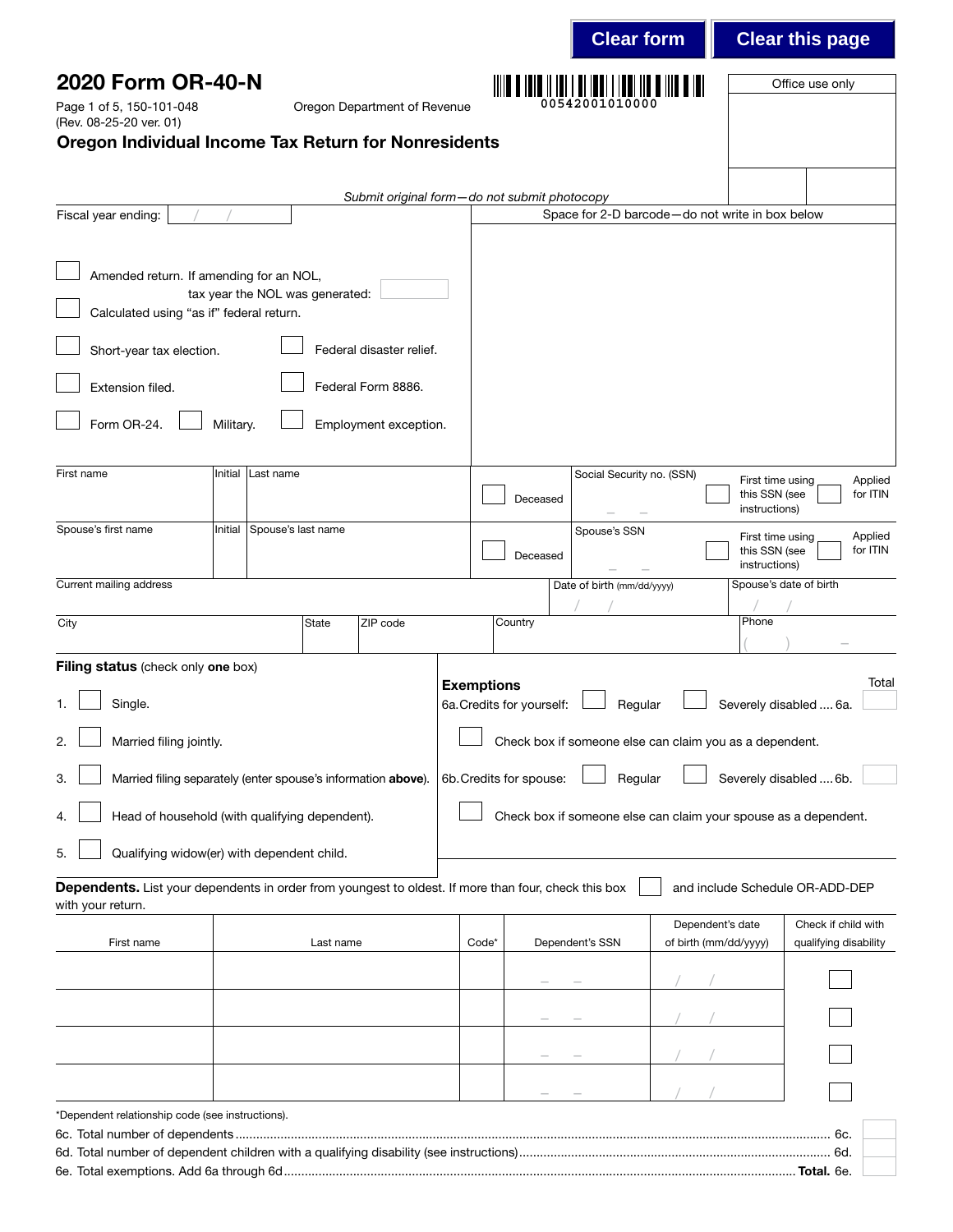# 2020 Form OR-40-N

Page 2 of 5, 150-101-048 O (Rev. 08-25-20 ver. 01)<br>Name Name SSN

|  | regon Department of Revenue |  |
|--|-----------------------------|--|
|--|-----------------------------|--|



– –

#### Note: Reprint page 1 if you make changes to this page.

### Income **Income Income Federal column (F) Come** *S* **Oregon column (S)**

| 7.  | Wages, salaries, and other pay for work from federal Form 1040 or       |     |     |      |                  |
|-----|-------------------------------------------------------------------------|-----|-----|------|------------------|
|     |                                                                         | 7F. | .00 | 7S.  | .00              |
| 8.  |                                                                         | 8F. | .00 | 8S.  | .00              |
| 9.  |                                                                         |     | .00 | 9S.  | .00              |
| 10. | State and local income tax refunds from federal Schedule 1, line 1 10F. |     | .00 | 10S. | .00              |
| 11. |                                                                         |     | .00 | 11S. | .00              |
| 12. |                                                                         |     | .00 | 12S. | .00              |
| 13. |                                                                         |     | .00 | 13S. | .00              |
| 14. |                                                                         |     | .00 | 14S. | .00              |
| 15. |                                                                         |     | .00 | 15S. | .00              |
| 16. | Pensions and annuities from Form 1040 or 1040-SR, line 5b 16F.          |     | .00 | 16S. | .00              |
| 17. |                                                                         |     | .00 | 17S. | .00              |
| 18. |                                                                         |     | .00 | 18S. | .001             |
| 19. | Social Security benefits from Form 1040 or 1040-SR, line 6b; and unem-  |     |     |      |                  |
|     | ployment and other income from federal Schedule 1, lines 7 and 8 19F.   |     |     | 19S. | .001             |
| 20. |                                                                         |     |     | 20S. | .00 <sup>1</sup> |

#### Adjustments

|     | 21. IRA or SEP and SIMPLE contributions, from federal Schedule 1,            |      |      |       |
|-----|------------------------------------------------------------------------------|------|------|-------|
|     |                                                                              |      | 21S. | ( )() |
|     | 22. Education deductions from federal Schedule 1, lines 10, 20, and 21 22F.  | . UU | 22S. |       |
|     |                                                                              | . UU | 23S. | . 00  |
|     | 24. Deduction for self-employment tax from federal Schedule 1, line 14  24F. |      | 24S. | . 001 |
| 25. | Self-employed health insurance deduction from federal                        |      |      |       |
|     |                                                                              |      | 25S. | .00   |
|     |                                                                              | . UU | 26S. | .001  |
| 27. |                                                                              | . UU | 27S. | .00   |
| 28. |                                                                              |      | 28S. | . 001 |
| 29. |                                                                              |      | 29S. |       |
|     |                                                                              |      |      |       |

#### Additions

| 30.  | Total additions from Schedule OR-ASC-NP, section 2<br>30F | 30S |  |
|------|-----------------------------------------------------------|-----|--|
| -31. | Income after additions. Add lines 29 and 30               | 24C |  |

#### **Subtractions**

| 32. Social Security and tier 1 Railroad Retirement Board benefits included |         |      |
|----------------------------------------------------------------------------|---------|------|
|                                                                            | ( ) ( ) |      |
|                                                                            | .001    | 33S. |
|                                                                            |         | 34S  |
| 35. Oregon percentage (see instructions; not more than 100.0%)  35.        |         | %    |

|   | 33S. |  |
|---|------|--|
| ó | 34S. |  |
|   | ℅    |  |

 $\bigcirc$  $\overline{O}$  (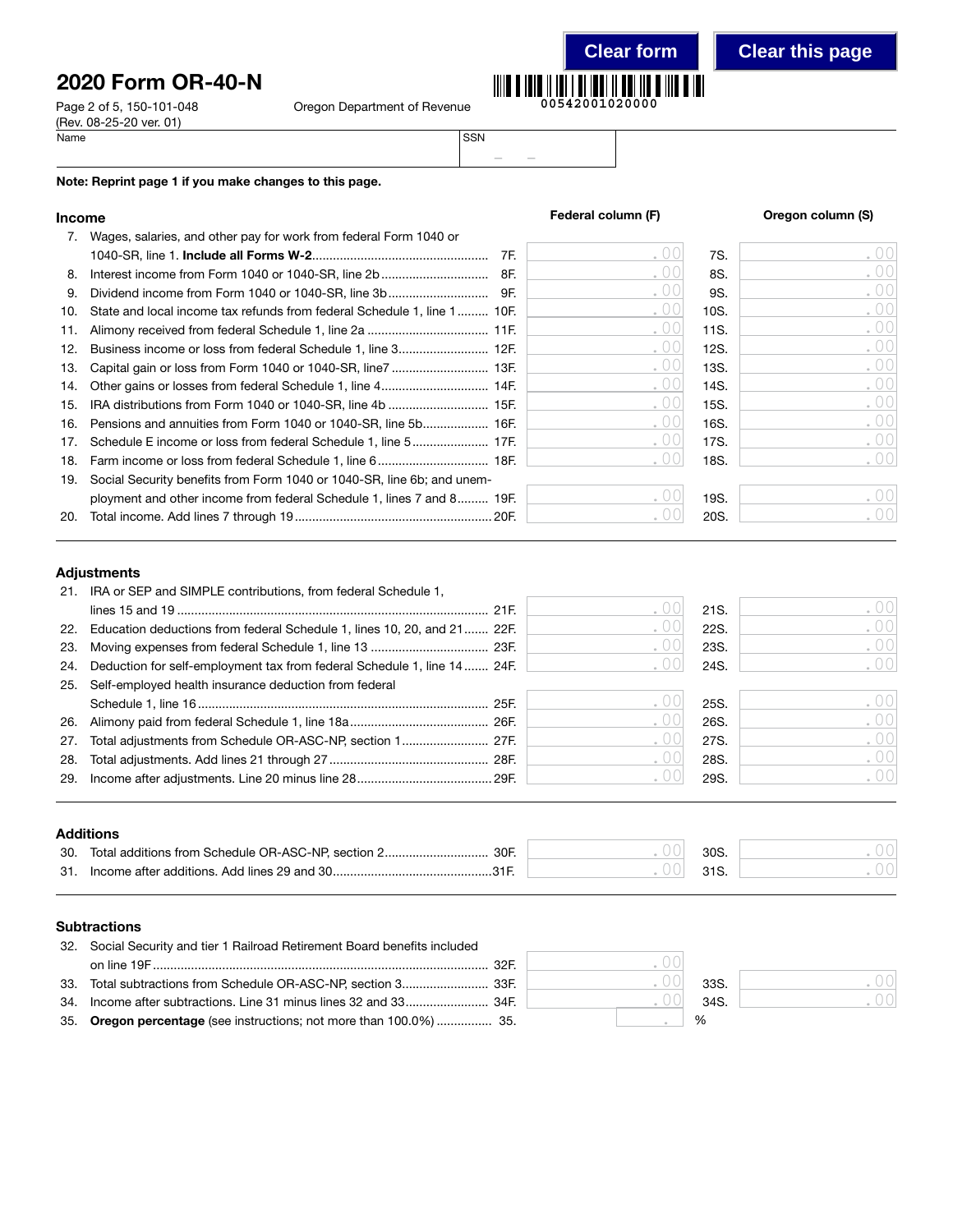### **Clear form Clear this page**

. 00

. 00 . 00

. 00

## 2020 Form OR-40-N



|      | Page 3 of 5, 150-101-048<br>(Rev. 08-25-20 ver. 01)                                                          | Oregon Department of Revenue |            | 00542001030000                             |      |              |  |
|------|--------------------------------------------------------------------------------------------------------------|------------------------------|------------|--------------------------------------------|------|--------------|--|
| Name |                                                                                                              |                              | <b>SSN</b> |                                            |      |              |  |
|      | Note: Reprint page 1 if you make changes to this page.                                                       |                              |            |                                            |      |              |  |
|      | <b>Deductions and modifications</b>                                                                          |                              |            |                                            |      |              |  |
| 36.  |                                                                                                              |                              |            |                                            |      | -36.         |  |
| 37.  | <b>Oregon itemized deductions.</b> Enter your Oregon itemized deductions from Schedule OR-A, line 23. If you |                              |            |                                            |      |              |  |
|      |                                                                                                              |                              |            |                                            |      |              |  |
| 38.  |                                                                                                              |                              |            |                                            |      |              |  |
|      | You were: $38a.$ $\Box$ 65 or older $38b.$ $\Box$ Blind                                                      |                              |            | Your spouse was: $38c.$ $\Box$ 65 or older | 38d. | <b>Blind</b> |  |
| 39.  |                                                                                                              |                              |            |                                            |      |              |  |
|      |                                                                                                              |                              |            |                                            |      |              |  |

|  | $\cdot$ 00 |
|--|------------|
|  | .00        |
|  | .00        |
|  | .00        |
|  | .00        |
|  | .00        |

#### Oregon tax

| 46. Tax. Check the appropriate box if you're using an alternative method to calculate your tax (see instructions) 46. | . 001  |
|-----------------------------------------------------------------------------------------------------------------------|--------|
| Schedule OR-FIA-40-N 46b. Norksheet FCG 46c. Schedule OR-PTE-NR<br>46a.                                               |        |
| $\overline{A}$                                                                                                        |        |
|                                                                                                                       | $\cap$ |

#### Standard and carryforward credits

|                                                                                                            | . UUI     |
|------------------------------------------------------------------------------------------------------------|-----------|
|                                                                                                            | .00       |
|                                                                                                            | .001      |
|                                                                                                            | .001      |
| 53. Total carryforward credits claimed this year from Schedule OR-ASC-NP, section 6. Line 53 can't be more |           |
|                                                                                                            | .001      |
|                                                                                                            | $\sim$ 00 |
|                                                                                                            |           |

#### Payments and refundable credits

|     |                                                                                                             | .001 |
|-----|-------------------------------------------------------------------------------------------------------------|------|
|     |                                                                                                             | .001 |
|     | 57. Estimated tax payments for 2020. Include all payments you made prior to the filing date of this return, |      |
|     | including real estate transactions. Do not include the amount you already reported on line 56  57.          | .00  |
|     |                                                                                                             | .00  |
|     |                                                                                                             | .001 |
| 60. | Reserved                                                                                                    |      |
|     |                                                                                                             | .001 |
|     |                                                                                                             |      |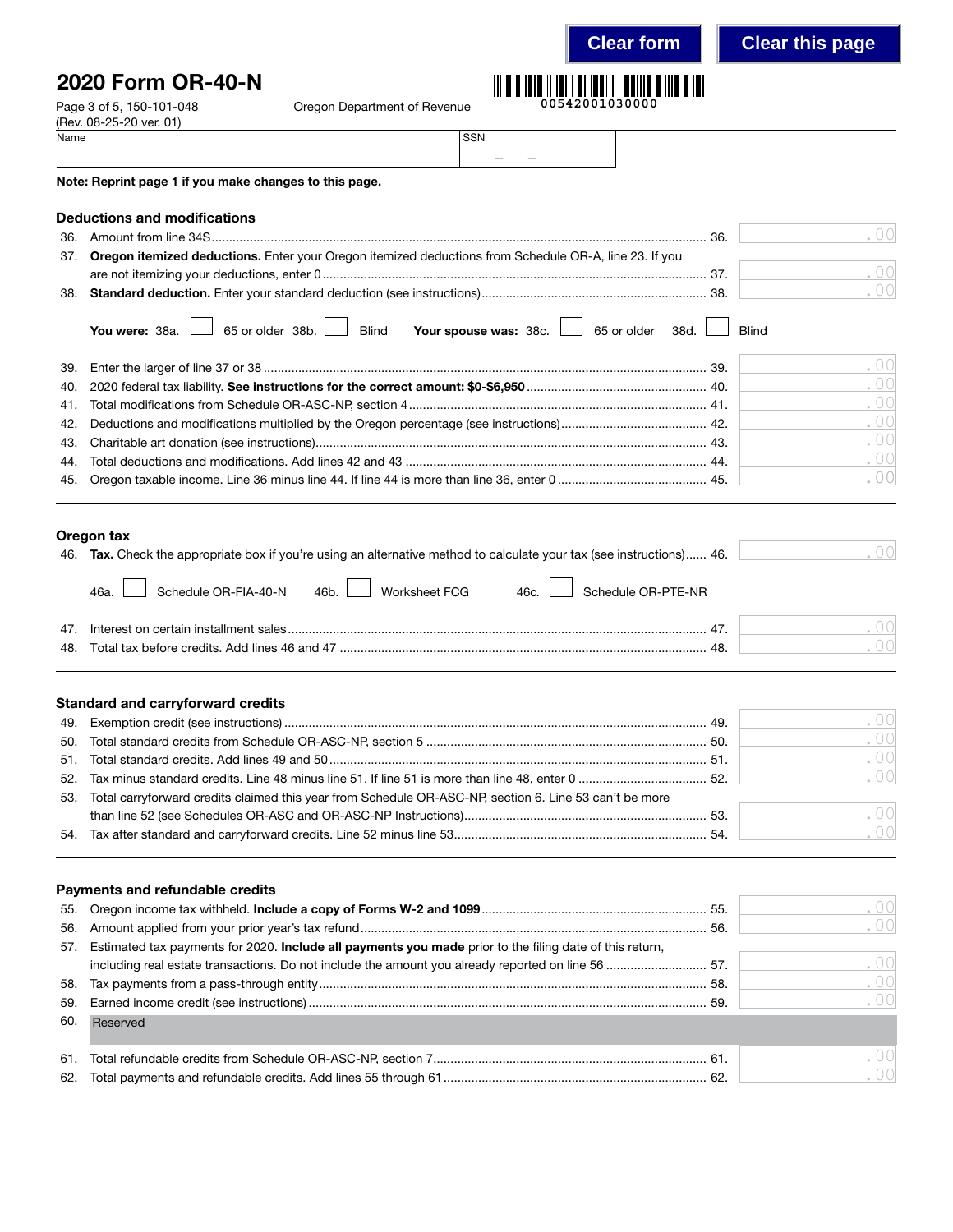## 2020 Form OR-40-N

Page 4 of 5, 150-101-048 Oregon Department of Revenue



|  | 00542001040000 |  |  |  |  |
|--|----------------|--|--|--|--|
|  |                |  |  |  |  |

| Name | <b>SSN</b> |                                                                                                                                                                                                                                                                                                                                                                                                                                                                            |  |
|------|------------|----------------------------------------------------------------------------------------------------------------------------------------------------------------------------------------------------------------------------------------------------------------------------------------------------------------------------------------------------------------------------------------------------------------------------------------------------------------------------|--|
|      |            | $\frac{1}{2} \left( \frac{1}{2} \right) \left( \frac{1}{2} \right) \left( \frac{1}{2} \right) \left( \frac{1}{2} \right) \left( \frac{1}{2} \right) \left( \frac{1}{2} \right) \left( \frac{1}{2} \right) \left( \frac{1}{2} \right) \left( \frac{1}{2} \right) \left( \frac{1}{2} \right) \left( \frac{1}{2} \right) \left( \frac{1}{2} \right) \left( \frac{1}{2} \right) \left( \frac{1}{2} \right) \left( \frac{1}{2} \right) \left( \frac{1}{2} \right) \left( \frac$ |  |

Note: Reprint page 1 if you make changes to this page.

#### Tax to pay or refund

(Rev. 08-25-20 ver. 01)<br>Name

| -65 |  |
|-----|--|
| -66 |  |

Exception number from Form OR-10, line 1: 66a. Check box if you annualized: 66b.

|                                                                                                 | . 00 |
|-------------------------------------------------------------------------------------------------|------|
| 68. Net tax including penalty and interest. Line 64 plus line 67This is the amount you owe. 68. | .00  |
|                                                                                                 | .00  |
|                                                                                                 | .00  |
|                                                                                                 | .00  |
|                                                                                                 | .00  |
|                                                                                                 | .00  |
|                                                                                                 | .00  |
|                                                                                                 |      |

#### Direct deposit

75. For direct deposit of your refund, see instructions. Check the box if the final deposit destination is outside the United States:

| Type of account: $\Box$ Checking or $\Box$ | . . | Savings | . . |  |  |
|--------------------------------------------|-----|---------|-----|--|--|
| Routing number:                            |     |         |     |  |  |
| Account number:                            |     |         |     |  |  |
| Reserved                                   |     |         |     |  |  |
|                                            |     |         |     |  |  |